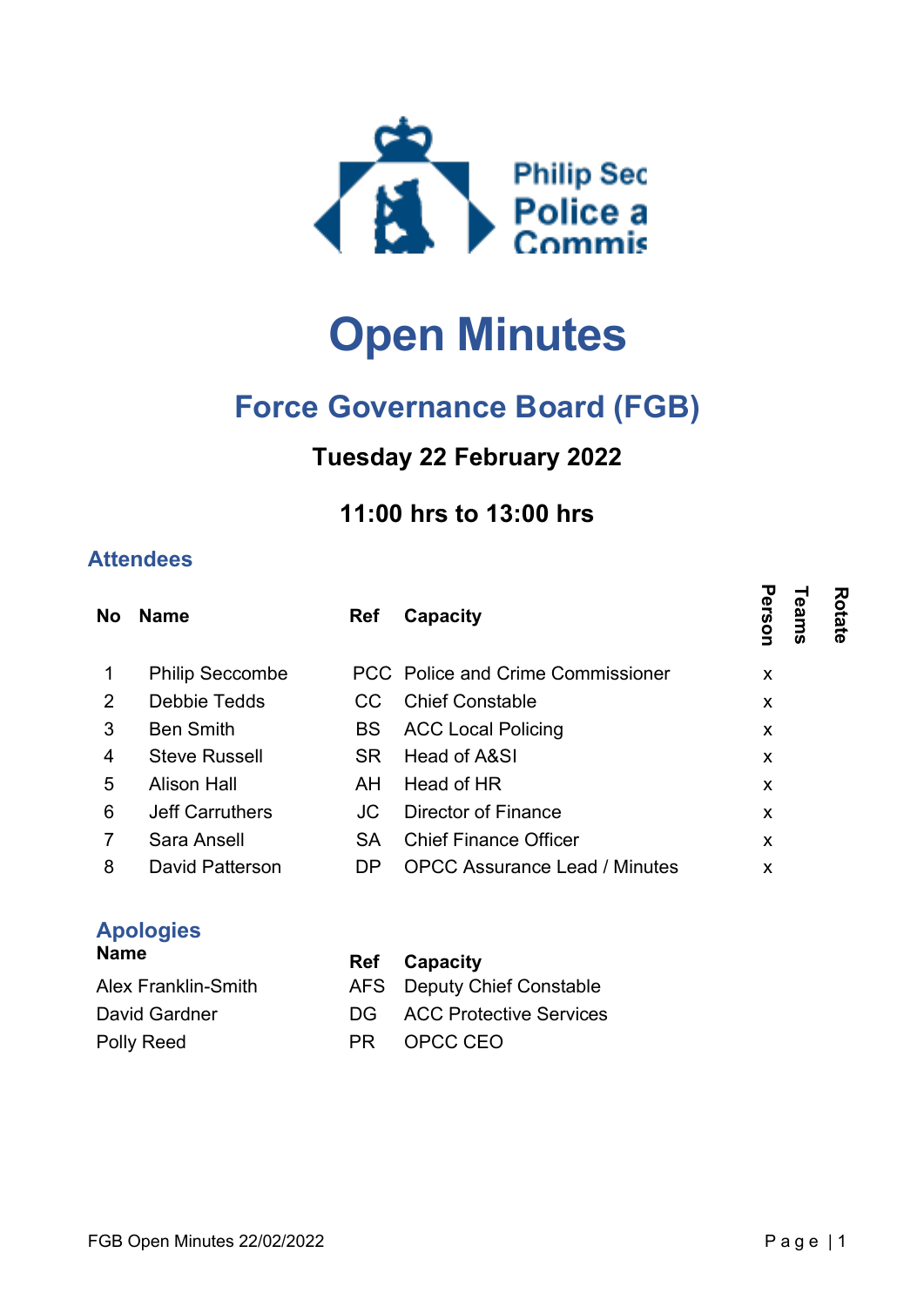#### **Minutes**

| <b>Reference</b> | <b>Item</b>                                                                                                                                                                                                                                                                                                                                                                                              | <b>Actions</b> |
|------------------|----------------------------------------------------------------------------------------------------------------------------------------------------------------------------------------------------------------------------------------------------------------------------------------------------------------------------------------------------------------------------------------------------------|----------------|
| 01.22/02/22      | <b>Minutes 25/01/22</b><br>Minutes of the previous meeting of the 25/01/2022 were<br>discussed and minor amendments to the Open minutes<br>were requested to by CC to reflect the meeting more<br>accurately - agreed. DP to forward amended version to<br>CC for approval.<br>Actions 25/01/2022<br>Decision Notice to be completed in respect of the PSAA<br>External Audit. Completed and discharged. |                |
| 02.22/02/22      | <b>Establishment and Recruitment</b>                                                                                                                                                                                                                                                                                                                                                                     |                |
|                  | AH provided a comprehensive update. Key points:<br><b>Police Officers</b><br>The number of leavers were now approaching                                                                                                                                                                                                                                                                                  |                |
|                  | pre-Covid-19 pandemic levels. CC commented<br>that some leavers were Authorised Firearms<br>Officers (AFO) transferring to larger forces for the<br>greater progression opportunities that existed<br>there. In other cases, it was primarily due to<br>family circumstances in. Warwickshire Police was<br>not currently open to receiving transferees from<br>other forces.                            |                |
|                  | AH predicted an increase in leavers next year<br>and would work with JC to factor in the pension's<br>situation to better model the predictions<br>BS commented that the general labour market<br>was improving, and this was an additional factor<br>for people leaving the organisation.                                                                                                               |                |
|                  | CC commented that the pension challenges were<br>an influence on the officers with 30-years' service<br>JC commented that there would be 10-year<br>modelling to take account of the effect of the<br>different pension schemes on the workforce.<br>Also, that an underspend may allow for the<br>recruitment of transferees who are more<br>expensive than new recruits,                               |                |
|                  | CC stated that she was open to the proposition to<br>recruit a small number of transferees for the<br>experience and skills that they bring, but it<br>needed to be financially viable to do so.<br>AH noted that the ambition to have achieve an<br>establishment of 1.1k officers would not be<br>realised until March 2023.                                                                           |                |
|                  | PCC stated that this aspect of the establishment<br>should be assessed on headcount and, from the<br>information provided in the graphs presented, the<br>desired numbers were not being realised quickly<br>enough – being set up to fail. He considered that                                                                                                                                           |                |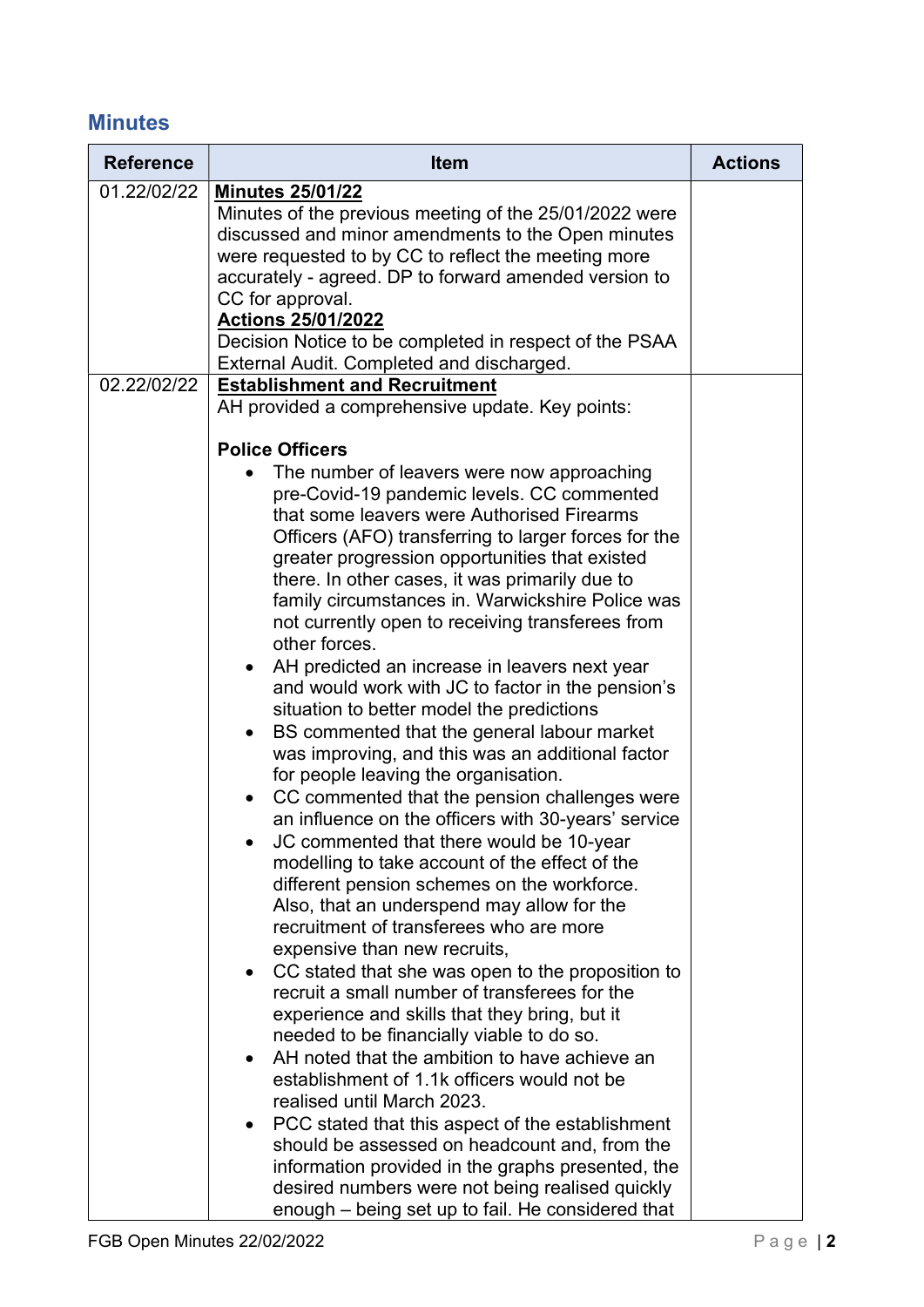| an additional intake was required to meet the<br>target officer numbers.<br>JC considered that the Medium Term Financial<br>(MTF) plan could accommodate a small number<br>of transferees.<br>• AH commented that Learning and Development<br>(L&D) did not have the capacity to deliver<br>additional recruitment and training.<br>PCC reinforced his position that he wanted to see<br>$\bullet$<br>a headcount of 1.1k officers as soon as<br>practicable.                                                                                                                                                                                                                                                                                                                                                                                                                                                                                             |  |
|-----------------------------------------------------------------------------------------------------------------------------------------------------------------------------------------------------------------------------------------------------------------------------------------------------------------------------------------------------------------------------------------------------------------------------------------------------------------------------------------------------------------------------------------------------------------------------------------------------------------------------------------------------------------------------------------------------------------------------------------------------------------------------------------------------------------------------------------------------------------------------------------------------------------------------------------------------------|--|
| PCSO's                                                                                                                                                                                                                                                                                                                                                                                                                                                                                                                                                                                                                                                                                                                                                                                                                                                                                                                                                    |  |
| PCC asked if the actual numbers of PCSOs<br>could reach the establishment as soon as<br>practicable, where the budget would allow. The<br>public were very supportive of their visibility and<br>role with their local Safer Neighbourhood Teams<br>$(SNT)$ .<br>AH commented that recruitment for PCSOs was<br>$\bullet$<br>challenging given the competition with a buoyant<br>job market.<br>• CC observed that PCSO pay was not particularly<br>attractive in comparison with the private sector<br>and many were doing it for a career change<br>rather than the finical reward. PCSO recruitment<br>campaigns were scheduled.<br>PCC asked the CC if the position of the SNTs<br>$\bullet$<br>were included in the Empower review. CC<br>responded that 'all' was being considered, but<br>major changes were not anticipated.                                                                                                                      |  |
|                                                                                                                                                                                                                                                                                                                                                                                                                                                                                                                                                                                                                                                                                                                                                                                                                                                                                                                                                           |  |
| <b>Police Staff</b><br>AH stated that modelling was ongoing, and the<br>force were currently working on the basis of<br>'recruit to fill vacancies'.<br>JC commented that there were high levels of<br>$\bullet$<br>levers at the lower grades and pay scales as the<br>salaries were not particularly attractive. Also,<br>recruitment was slow due to the remoteness of<br>Leek Wootton in terms of public transport and<br>public amenities.<br>AH observed that development opportunities at<br>$\bullet$<br>the lower grades were also limited.<br>CC stated that the Empower Estate Plan was<br>$\bullet$<br>centred on filling the police estate to maximum<br>capacity.<br>SR noted that there was the option to outsource<br>$\bullet$<br>services, rather than deliver them inhouse, but<br>there were implications for doing so.<br>PCC commented that all options need to be<br>$\bullet$<br>considered to provide an effective and efficient |  |
| police service.                                                                                                                                                                                                                                                                                                                                                                                                                                                                                                                                                                                                                                                                                                                                                                                                                                                                                                                                           |  |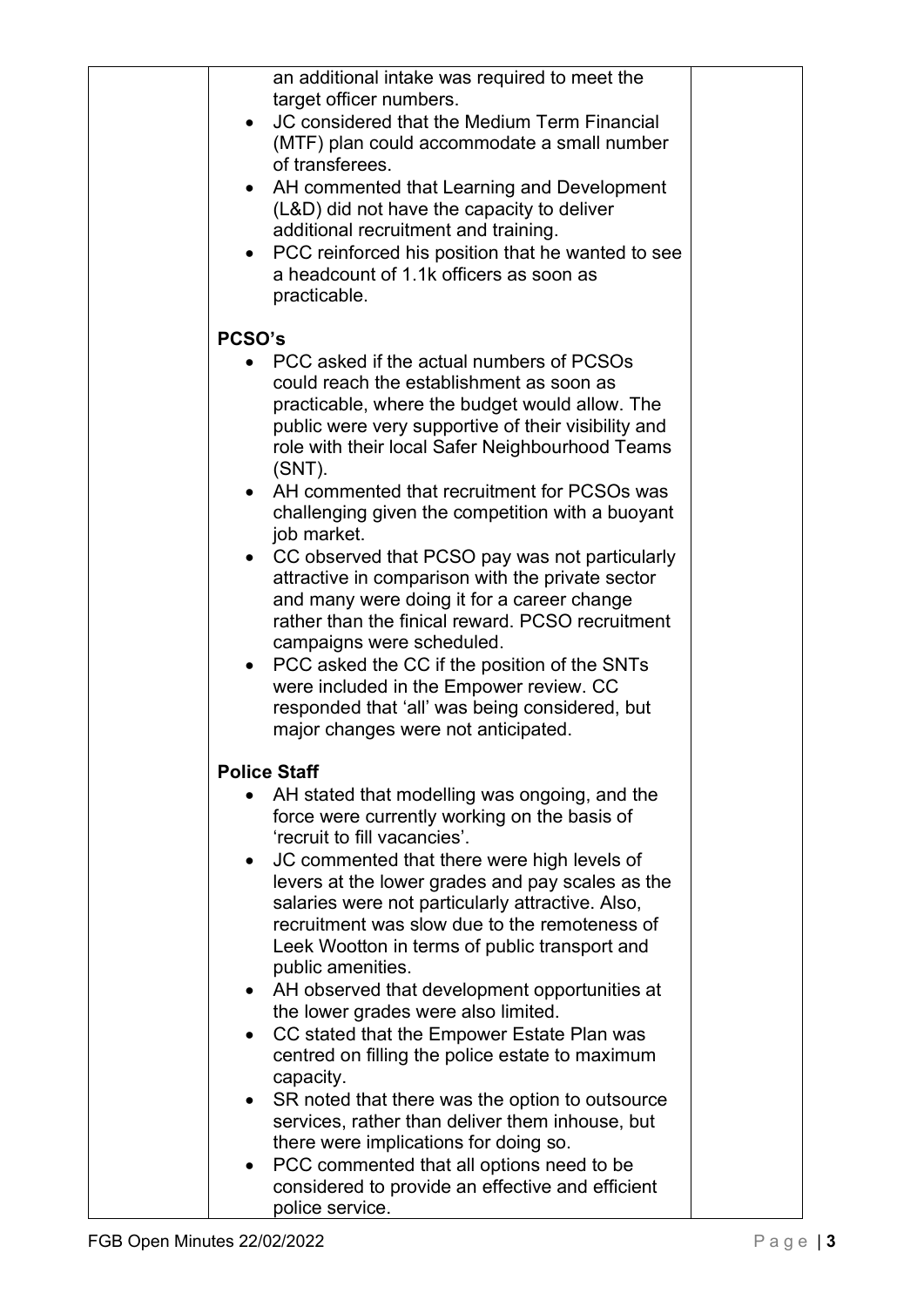|             | JC commented that outsourcing was more<br>$\bullet$                                                              |
|-------------|------------------------------------------------------------------------------------------------------------------|
|             | expensive but provided a premium service.                                                                        |
|             | CC noted that working for Warwickshire Police<br>was seen as an excellent brand to work for, but                 |
|             | there were several factors beyond the control of                                                                 |
|             | the force, including pay freezes, that negatively                                                                |
|             | affected recruitment and retention and this was a                                                                |
|             | national issue.                                                                                                  |
|             | AH commented upon the 'Kick Start'                                                                               |
|             | apprenticeship scheme and that it would take and                                                                 |
|             | effort to recruit and train the candidates                                                                       |
|             | CC noted that a 'market supplement' had been<br>paid to certain roles where difficulty had been                  |
|             | experienced in recruiting due to the competitive                                                                 |
|             | job market. Empower had been asked to look at                                                                    |
|             | the significant pool of Grade B staff to see if there                                                            |
|             | were opportunities to combine roles to provide                                                                   |
|             | greater efficiency and resilience.                                                                               |
|             | CC commented that research would suggest that<br>$\bullet$<br>the elements of job satisfaction was one third pay |
|             | and two thirds work / life balance.                                                                              |
|             | PCC again reinforced that he wanted to see<br>$\bullet$                                                          |
|             | police officer headcount at 1.1k as soon as                                                                      |
|             | practicable.                                                                                                     |
|             |                                                                                                                  |
|             | <b>Special Constabulary</b><br>AH noted that recruitment to the Specials was                                     |
|             | presently challenging.                                                                                           |
|             | CC observed that the timing for recruitment                                                                      |
|             | wasn't optimal due to the Commonwealth Games                                                                     |
|             | later in the year where there were numerous                                                                      |
|             | opportunities to volunteer.                                                                                      |
|             | AH commented that Supt Lee Kemp was<br>conducting a review of Specials.                                          |
|             | CC noted that the Specials were also proactively                                                                 |
|             | conducting a review of their officers to identify                                                                |
|             | those who were no longer participating in the                                                                    |
|             | scheme.                                                                                                          |
|             | AH commented that there would be a review of                                                                     |
|             | the police officers and PCSO recruitment plans<br>prior to focusing on Specials.                                 |
|             | PCC noted that the Special Constabulary                                                                          |
|             | provided much need police visibility to                                                                          |
|             | Warwickshire's communities.                                                                                      |
|             | CC viewed that the Commonwealth Games may                                                                        |
|             | provide an opportunity for Specials recruitment,                                                                 |
| 03.22/02/22 | as volunteering would be energised.<br><b>Finances</b>                                                           |
|             |                                                                                                                  |
|             | <b>Exempt FOIA under Section S.43 (Commercial</b>                                                                |
|             | Interests)                                                                                                       |
| 04.22/02/22 | <u>AOB</u>                                                                                                       |
|             | CC commented that she had been invited to a meeting                                                              |